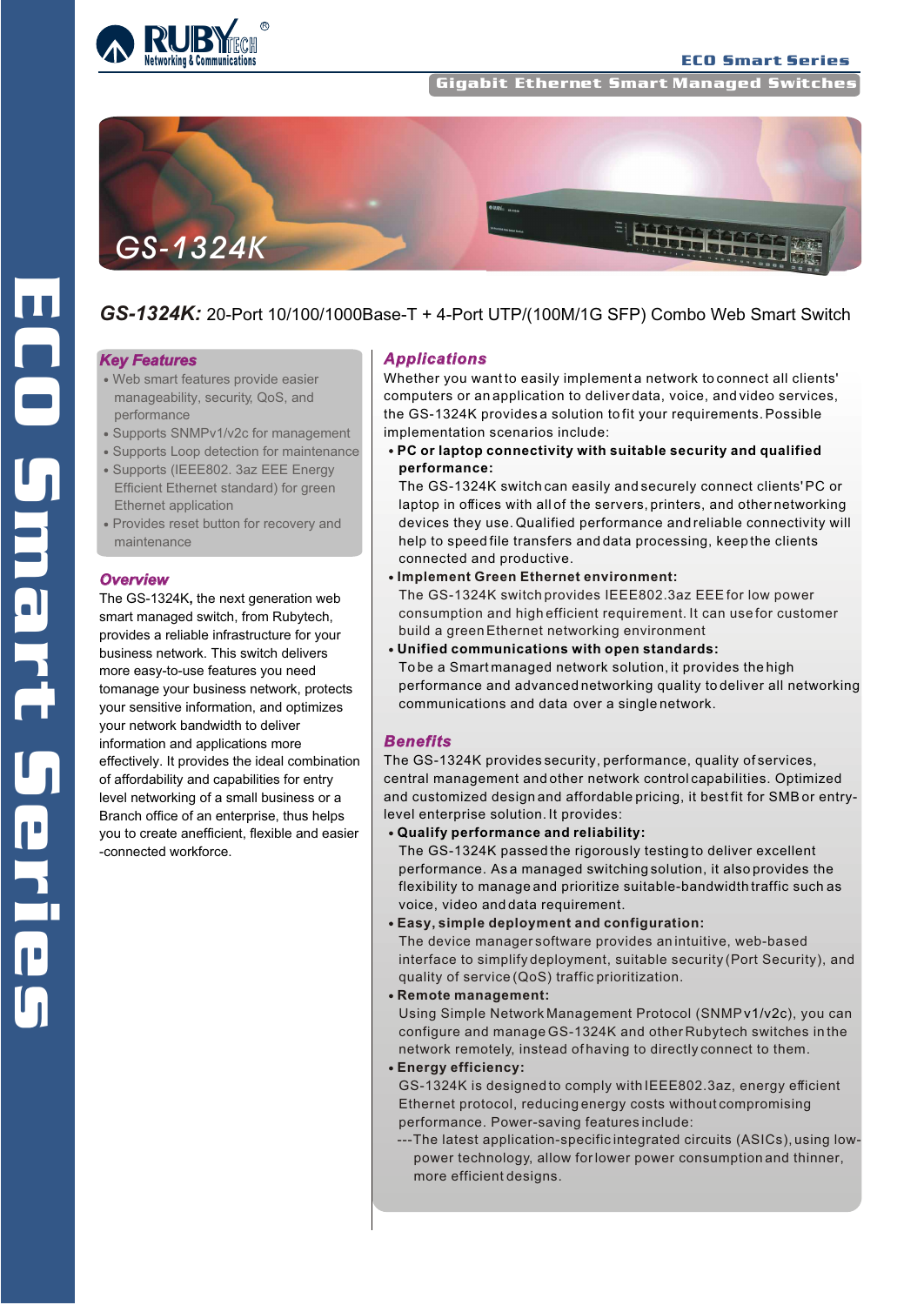

Gigabit Ethernet Smart Managed Switches

---Embedded intelligence to adjust signal strength based on cable length.

## **Fast, easy maintenance:**

The GS-1324K provides Loop Detection function; it can easy to detect the looping occurred. Provide easy maintenance method and solve network failure issue.

#### **Expansion ports:**

Featuring 20 Gigabit UTP ports, the GS-1324K also offers 4 (TP/ SFP) Combo port for uplinks to Fast Ethernet or Gigabit Ethernet fiber optic networks.

### *Product Specifications*

| <b>Feature</b>            | <b>Description</b>                                                                       |                                                                               |                                                                                      |  |  |  |  |  |
|---------------------------|------------------------------------------------------------------------------------------|-------------------------------------------------------------------------------|--------------------------------------------------------------------------------------|--|--|--|--|--|
| Performance               |                                                                                          |                                                                               |                                                                                      |  |  |  |  |  |
|                           |                                                                                          | <b>Capacity in Millions of</b>                                                | <b>Switching Capacity in Gigabits</b>                                                |  |  |  |  |  |
| <b>Switching capacity</b> | <b>Model Name</b>                                                                        | <b>Packets per Second (mpps)</b>                                              | per Second (Gbps)                                                                    |  |  |  |  |  |
| and forwarding rate       |                                                                                          | (64-byte packets)                                                             |                                                                                      |  |  |  |  |  |
|                           | GS-1324K                                                                                 | 35.71                                                                         | 48                                                                                   |  |  |  |  |  |
| General                   |                                                                                          |                                                                               |                                                                                      |  |  |  |  |  |
| <b>Jumbo frames</b>       | Frame sizes up to 9KB supported on Gigabit interfaces                                    |                                                                               |                                                                                      |  |  |  |  |  |
| <b>MAC Table</b>          | Up to 8KMAC addresses.                                                                   |                                                                               |                                                                                      |  |  |  |  |  |
| <b>Layer 2 Switching</b>  |                                                                                          |                                                                               |                                                                                      |  |  |  |  |  |
| <b>Trunking</b>           | Static trunk (Link Aggregation)                                                          |                                                                               |                                                                                      |  |  |  |  |  |
|                           | • Up to 12 groups                                                                        |                                                                               |                                                                                      |  |  |  |  |  |
|                           | • Up to 24 ports per group                                                               |                                                                               |                                                                                      |  |  |  |  |  |
| <b>Spanning Tree</b>      | Standard Spanning Tree 802.1d                                                            |                                                                               |                                                                                      |  |  |  |  |  |
| <b>Protocol (STP)</b>     | Rapid Spanning Tree (RSTP) 802.1w                                                        |                                                                               |                                                                                      |  |  |  |  |  |
| <b>VLAN</b>               | Support up to 16 VLANs simultaneously (out of 4096 VLAN IDs)                             |                                                                               |                                                                                      |  |  |  |  |  |
|                           | • 802.1Q tag-based VLAN                                                                  |                                                                               |                                                                                      |  |  |  |  |  |
|                           | • Port-based VLAN                                                                        |                                                                               |                                                                                      |  |  |  |  |  |
|                           | • Port Isolation                                                                         |                                                                               |                                                                                      |  |  |  |  |  |
|                           | • Management VLAN                                                                        |                                                                               |                                                                                      |  |  |  |  |  |
| IGMP v1/v2                | IGMP v1/v2 snooping limits bandwidth-intensive multicast traffic to only the requesters. |                                                                               |                                                                                      |  |  |  |  |  |
| snooping                  | Supports 64 multicast groups (source-specific multicasting is also supported)            |                                                                               |                                                                                      |  |  |  |  |  |
| Port mirroring            | Traffic on a port can be mirrored to another port for analysis with anetwork analyzer or |                                                                               |                                                                                      |  |  |  |  |  |
|                           | RMON probe. Up to N-1 (Nis Switch's Ports) can be mirrored to single destination port.   |                                                                               |                                                                                      |  |  |  |  |  |
|                           | Asingle session is supported.                                                            |                                                                               |                                                                                      |  |  |  |  |  |
| Loop detection            | Supports the loop detection for easy and network problem solving.                        |                                                                               |                                                                                      |  |  |  |  |  |
| <b>Broadcast Storm</b>    |                                                                                          | Prevents traffic on a LAN from being disrupted by a broadcast storm on a port |                                                                                      |  |  |  |  |  |
| <b>Protection</b>         |                                                                                          |                                                                               |                                                                                      |  |  |  |  |  |
| <b>Quality of Service</b> |                                                                                          |                                                                               |                                                                                      |  |  |  |  |  |
| <b>Hardware Priority</b>  | Support 8 hardware queues                                                                |                                                                               |                                                                                      |  |  |  |  |  |
| Queue                     |                                                                                          |                                                                               |                                                                                      |  |  |  |  |  |
| <b>Scheduling</b>         | Strict priority                                                                          |                                                                               |                                                                                      |  |  |  |  |  |
|                           | Queue assignment based on DSCP and class of service (802.1p/ CoS)                        |                                                                               |                                                                                      |  |  |  |  |  |
| <b>Classification</b>     | Port based; 802.1pVLAN priority based; DSCP based; Differentiated Services               |                                                                               |                                                                                      |  |  |  |  |  |
|                           | (DiffServ)                                                                               |                                                                               |                                                                                      |  |  |  |  |  |
| <b>Management</b>         |                                                                                          |                                                                               |                                                                                      |  |  |  |  |  |
| <b>Web GUI interface</b>  | Built-in switch configuration utility for browser-based device configuration (HTTP).     |                                                                               |                                                                                      |  |  |  |  |  |
|                           |                                                                                          | Supports configuration, system dashboard, maintenance, and monitoring         |                                                                                      |  |  |  |  |  |
| <b>Dual Image</b>         | Dual image provides independent primary and secondary OS files for backup while          |                                                                               |                                                                                      |  |  |  |  |  |
|                           | upgrading                                                                                |                                                                               |                                                                                      |  |  |  |  |  |
| <b>SNMP</b>               |                                                                                          | SNMP version1, 2c with supportfor traps                                       |                                                                                      |  |  |  |  |  |
| <b>Reset Button</b>       |                                                                                          | Provides device rebootand reset to default for recovery and maintenance       |                                                                                      |  |  |  |  |  |
| <b>Green Ethernet</b>     |                                                                                          |                                                                               |                                                                                      |  |  |  |  |  |
| <b>Link detection</b>     |                                                                                          |                                                                               | Compliant with IEEE802.3az Energy Efficient Ethernet Task Force. Automatically turns |  |  |  |  |  |
|                           | off power on Gigabit Ethernet RJ-45 port when detecting link down or idle of client.     |                                                                               |                                                                                      |  |  |  |  |  |
|                           | Active mode is resumed without loss of any packets when the switch detects the link up   |                                                                               |                                                                                      |  |  |  |  |  |
| <b>Cable length</b>       | Adjusts the signal strength based on the cable length. Reduces the power consumption     |                                                                               |                                                                                      |  |  |  |  |  |
| detection                 | for cables shorter.                                                                      |                                                                               |                                                                                      |  |  |  |  |  |